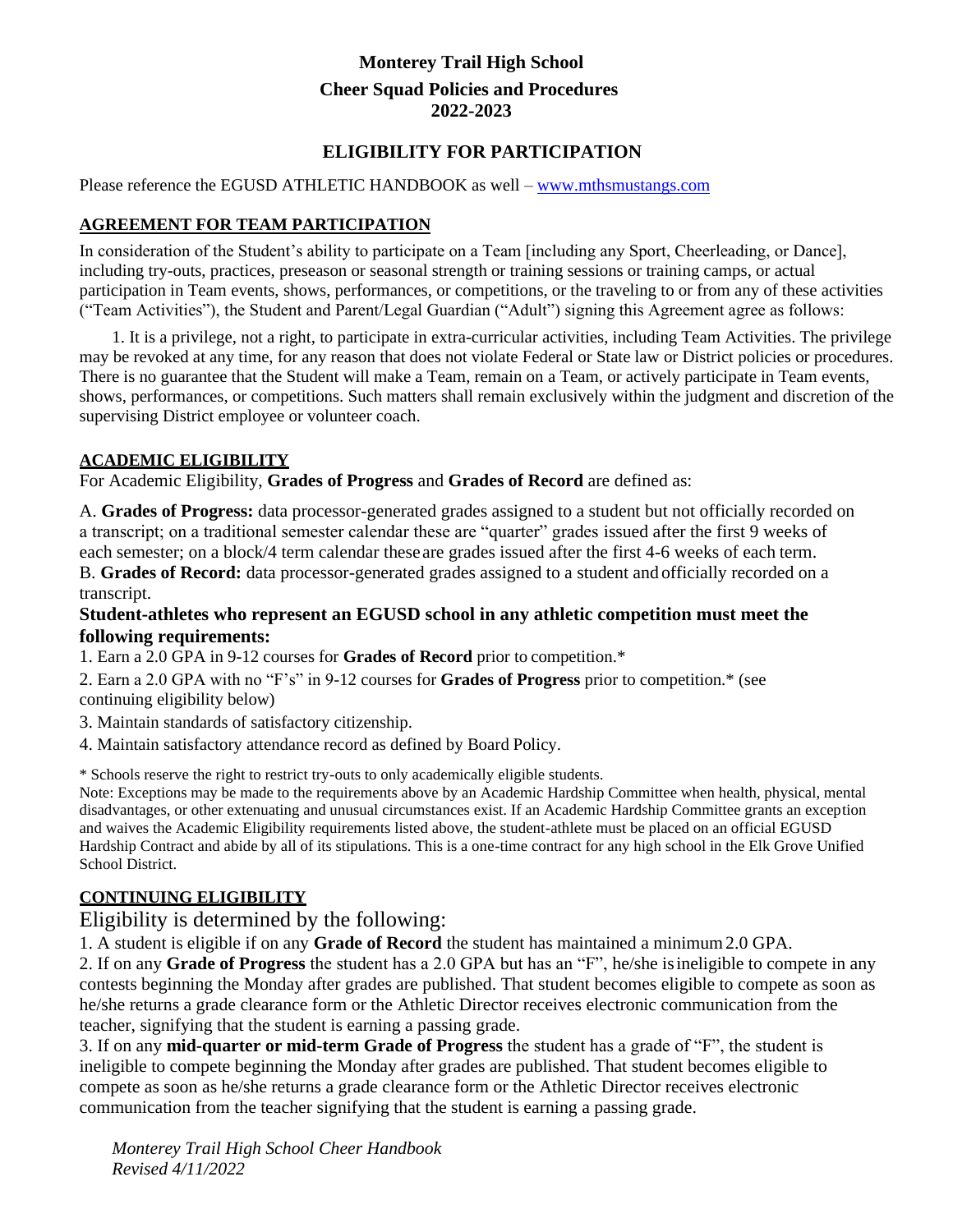#### **Athletic Clearance Eligibility – This is done when you have made the team after May 1st 2022.**

- 1. Digital Athletic Clearance at [www.athleticclearance.com](http://www.athleticclearance.com/)
	- a. There is a video to watch for help. You can do this on a smart device however, you will need to print 3 items.
- 2. Print and turn in the Student Personal Automobile Form and Alternate Student Transportation Form, even if your athlete does not drive.
- 3. **All athletes going to participate in athletics during the 2022-23 school year will need a physical and must be cleared for their season of sport before they can participate in practice. This is all done on** [www.athleticclearance.com](http://www.athleticclearance.com/)
- **4.** Physicals **must be obtained and dated after May 1st , 2022.**
- 5. All parents of NEW ATHLETES to MTHS must attend the **mandatory** Athletic Parent Meeting. This meeting is usually the week before school starts or the  $1<sup>st</sup>$  week.

#### **Expenses**

Uniform costs will be paid directly to Varsity Spirit Fashions. The custom cheer uniform costs approximately \$650.00 – \$750.00. If a cheerleader orders a custom sized uniform or alters the uniform in any way s/he is entirely responsible for the cost of the uniform. Cheer squad members may choose to be responsible for other expenses during the year for activities related to participation in cheerleading based on what is mandatory and what is optional. These expenses may include items such as camp (approx. \$425), outside training, spirit dress-up days, bows, camping, camp wear and spirit attire, etc. There is also an expense of \$200 for Music and Choreography.

- 1. There will be no refunds given to any member of the cheer squad who quits or is removed from the squad.
- 2. Mascot outfits/costumes are school property. Outfits/costumes are to be kept at the school site and are only to be worn by the mascot during games, performance, and school rallies.
- 3. Cheerleaders who alter the uniform in any way are financially responsible for the uniform.
	- I. All qualified students will be afforded the opportunity to try out for the cheer team. Final team selection will be based on criteria presented prior to tryouts. No student will be adversely affected if s/he is unable to meet the suggested financial standard. Any student who is unable to meet the standard should contact Coach Charlie.

#### **Uniform Fitting**

Cheerleaders will wear the approved Cheer uniforms for the 2022 -2023 school year. Uniform fittings will be scheduled ASAP and information given out as the time comes. Uniforms will be NEW this year.

**Summer Camp** – We will be attending summer cheer camp. This camp is approximately \$425. As we follow the Covid 19 guidelines from EGUSD, we will add activities that are safe and fun for our cheerleaders as the year progresses and as allowed.

#### **Fundraising**

In order to run a successful program, we strongly encourage families and students to assist in fundraising activities. These funds will be used to cover expenses such as additional coaching staff, end of the year celebration, cheer supplies, music, choreography, travel, team bonding events, and other operating costs for the program.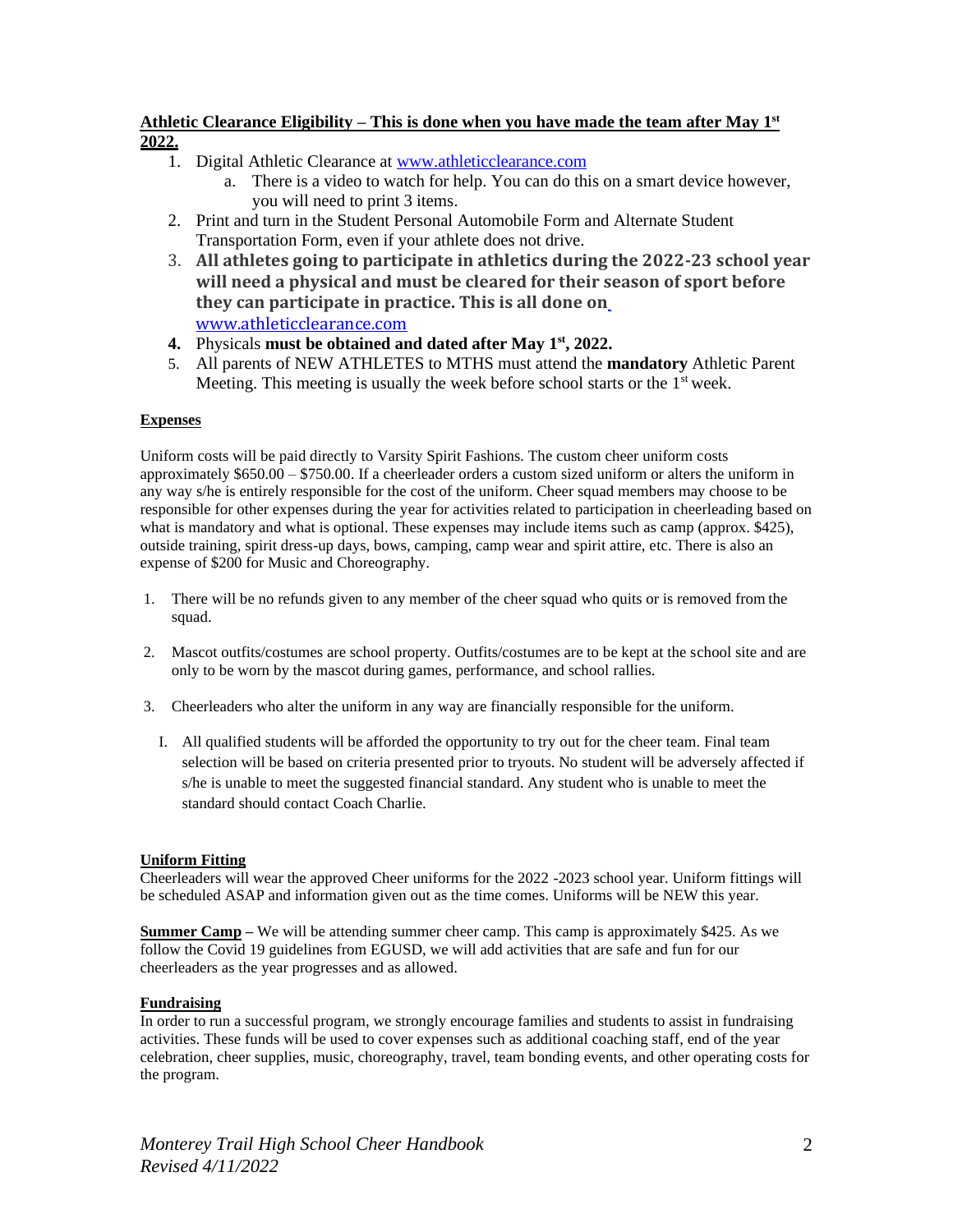#### **Uniform Dress Code**

Cheerleaders or mascots must be in uniform in order to participate in and attend all cheerleading related activities. Please remember that while in uniform, participants are representatives of Monterey Trail High School.

- **Practice:** shorts, T-shirt, tennis shoes, hair pulled back up in a ponytail, no jewelry
- **Game Uniform:** Uniform, hair long enough to be put up must be in a ponytail,make-up (optional). Jewelry is not permitted. Bring entire uniform to all games.
- **Nails:** All nails must be short enough not to make marks when clenched in fist. All nails that are false must follow same guidelines. Coach will recommend appropriate polish colors.
- **School/Rally Uniform:** Designated uniform.
- **Spirit Days:** Cheerleaders are required to participate. All cheerleaders and mascots must check in at the designated time with an on campus coach to show their spirit!!
- **No Jewelry/Piercings:** For safety reasons, participants will **NEVER** be allowed to wear any jewelry with their uniform during group activities. This includes watches, rings, bracelet, anklets, necklaces, earrings, nose ring, belly button ring, tongue rings, and any other jewelry.
- **Hair:** Must be pulled back and securely fastened in a tight ponytail with a black rubber band or ponytail holders. Simple barrettes, bobby pins and safety clips will be allowed to hold up loose ends. Hair ornaments and ponytail holders with a hard surface that can be dangerous, etc will not be allowed. Do not wear non MTHS color hair accessories with school uniform. All must be cleared by a coach.
- All uniforms must be approved by a coach. Please check a design with a coach before purchasing items for the team.

#### **Attendance**

- In order to participate on cheer activity days, a cheerleader or mascot is expected to attend class no less than 50% of the day.
- In the case of a missed event, including practice, cheerleaders and mascots must notify the coordinator/coach prior to the event, so we can plan practice accordingly. 24 hours notice is preferred.
- It is recommended that cheerleaders/mascots and their parents/guardian plan school projects, medical appointments and work schedules around cheer practice and activities.
- Absences will only be considered excused if a note, email, or phone message is presented to the coach from a parent/guardian prior to the event s/he will be missing.
- The following are considered excusable:
	- o Sicknesses
	- o A sickness of more than 3 days requires a doctor's note to be considered excused.
	- o Injury
	- o School events (i.e.: field trips, awards ceremonies, etc)
	- o Outside events (i.e.: youth group, church, youth sports, outside activities) will not be excused. Calendars have been passed out and we ask that appointments be scheduled around cheer events.
	- o Doctor appointments will only be excused if more than 24 hour notice is given to the coaching staff, as well as a doctors note turned into the coaching staff at the nextcheer event after the appointment.
	- o Death in the family
	- o If a cheerleader misses the practice prior to a game, s/he may be removed from the half time due to the safety needs of the other cheerleaders. Also, s/he may be asked to sit out for the game.
	- o A family emergency should follow under the above excusable absences.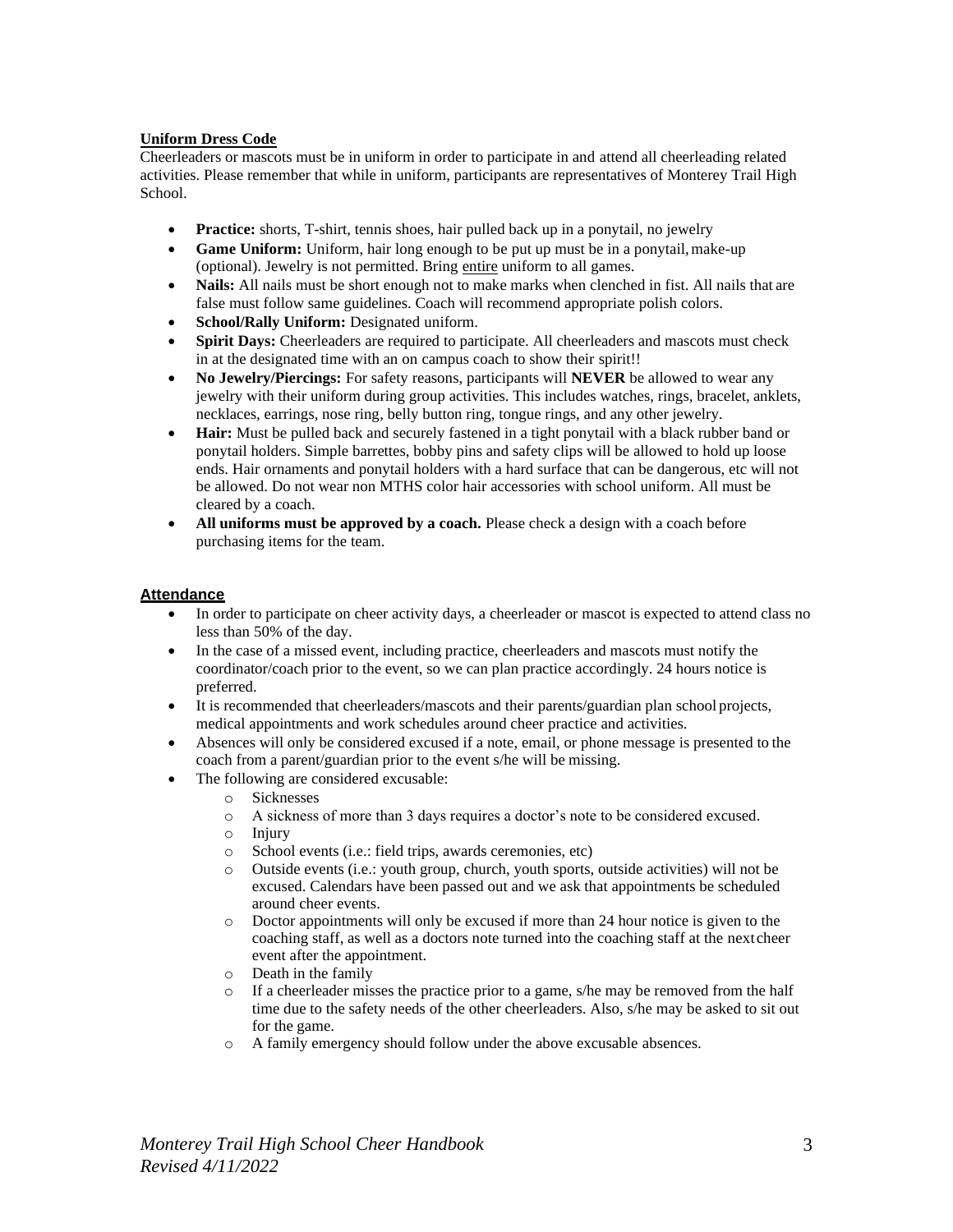# **BEHAVIOR AND CONDUCT**

Squad members should show good sportsmanship be respectful of other squad members, school administrators, the advisor, coaches, other students, and parents at all times. Squad members are expected to maintain a positive attitude acceptable for the cheer/spirit/school environment. Cheer advisors/coaches may take appropriate corrective action where speech, conduct or electronic acts by a squad member, whether taking place during a cheer, cheer-related, school, or school-related activity or event, or taking place away from school grounds or school or cheer activities, has a direct disruptive or detrimental effect on, or seriously threatens the discipline, environment, safety or general welfare of the cheer program, other squad members, the advisor, coaches, or other students, faculty, staff and/or administrators of the District.

Membership on and participation in the MTHS Cheer program is a privilege, not a right. Like student athletes, cheer team members are prohibited from the using, possessing or furnishing tobacco, alcohol or other drugs/controlled substances. This prohibition applies to both: (a) all cheer related activities, including camp, practices, games, and any other cheer-related activity or event; and (b) at all other times, whether or not while in attendance of a cheer-related activity or event. Cheer members that violate these restrictions are subject to severe penalties, including but not limited to potential removal from the cheer/spirit team. A behavior problem can result in a suspension and or dismissal from the team.

# **PROCEDURES & POLICIES**

## **Practices**

- Practice schedules will be distributed to squad member.
	- o Summer Practice Schedule TBD
	- o Fall Practice Schedule Tues, Wed, Thurs 6:30-8:30
	- o Winter/Spring practice Schedule for basketball & rallies, etc. (Spring sport participation is allowed.)

## **Closed Practices**

All practices are closed, unless designated as open practices. During open practices we expect parents/guests to remain quiet and reserve questions/comments for the coaches after practice. Being a cheerleader is demanding, as is any other sport, and can be quite dangerous. During practice, the students must remain focused since distractions may result in injuries to themselves or their teammates.

## **Transportation**

• Buses or vans are provided for MTHS athletic teams on a limited basis due to EGUSD budget concerns. Many trips are designated "Drop Only" which is a oneway trip to the event. Athletes are responsible for their own way home. "On Your Own" is defined as each team member to arrive at the specific location, at a specific time without any coordination done from MTHS Athletic staff. Please see game schedule and/or contact coach for specific trip details.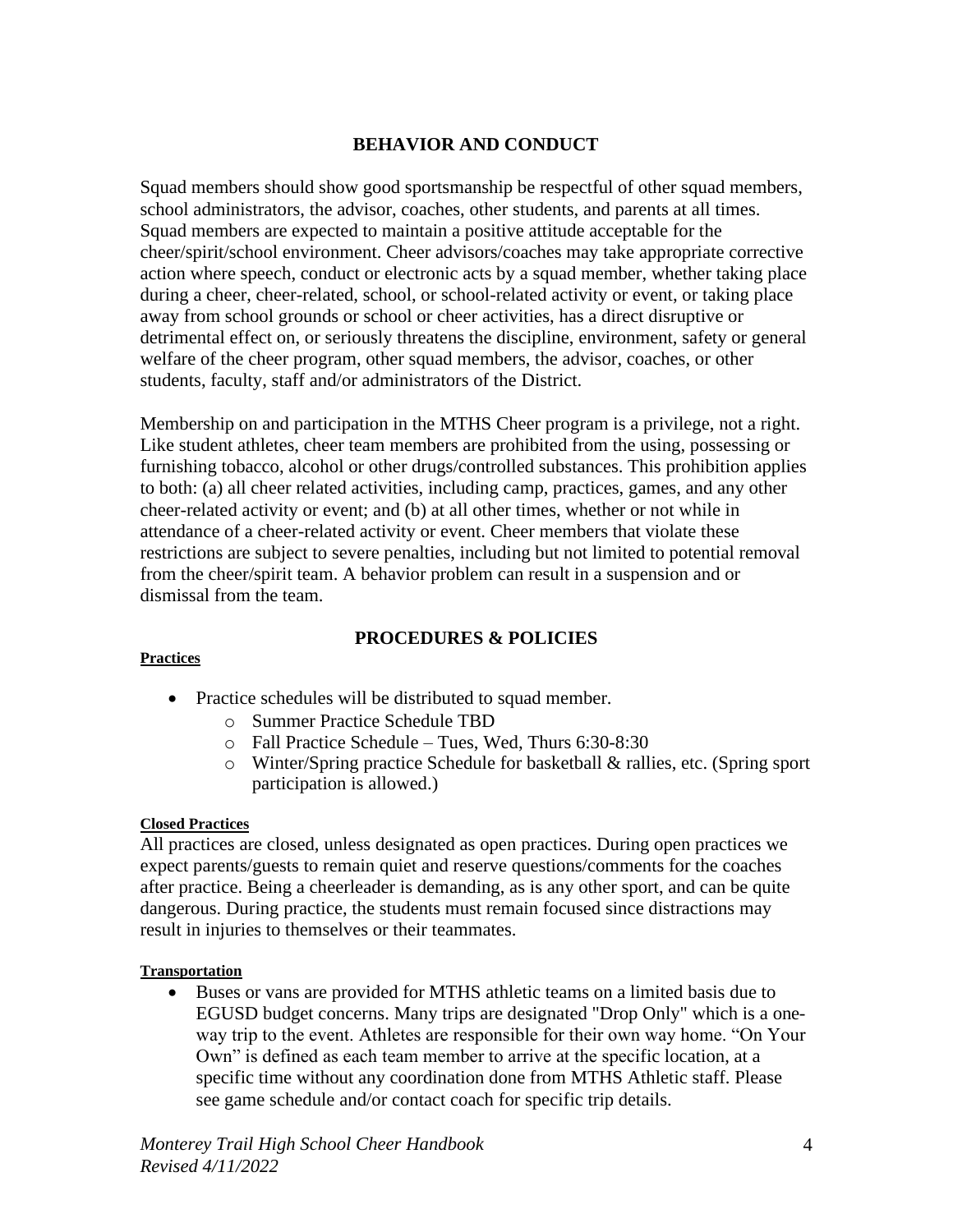- If a bus is provided, Cheerleaders may ride home with their parent/guardian if a Student Alternate Transportation Form has been completed and submitted to the athletic director. Parent/guardians must also sign out their cheerleaders with the coach for safety reasons.
- During the game, coaches are "on duty" and need to be able to focus on the cheerleaders, game, etc. All signing out will take place after the game on the sidelines. If the parent/guardian does not attend the game, please meet a coach at the front gate.
- Cheerleaders may ride home from games/events with adults other than their parent/guardians who are listed on the Student Alternate Transportation Form or as designated by a written note by the parent.
- Cheerleaders must be dropped off and picked up on time, regardless of whether they receive a ride or are driving themselves.
- If cheerleader arrives late or leaves early to practices, games, or events it is considered a tardy.
- Times will vary, so be sure to check the schedules.
- Cheerleaders will not be excused early from games/practices/events unless it is for a school event (i.e.: award ceremony, make up exams, etc.).

# **Cell Phones**

- Cheerleaders are allowed to have cell phones in their possession, however, they must not use them during any scheduled cheer time. This includes practices, games, school events, and community events.
	- o All cell phones must be OFF, not on vibrate mode, if they are brought into a game or practice.
- Cheerleaders may only call parent/guardians before pre-game practice and after post-game wrap up on games days, or before or after any practices and/or events.
- If cheerleaders are found using their phones during cheer time, they will be confiscated until the end of the event.

# **Post Game wrap-up**

• After the conclusion of every game there will be a post-game wrap-up. These wrap-ups should take no longer than 5-15 minutes if squads gather immediately after game at their designated spot.

# **Personal Items**

• We ask that cheerleaders please provide their own personal items. This includes Band-Aids, feminine products, inhalers, Tylenol/Advil, etc. We are not allowed to administer medication.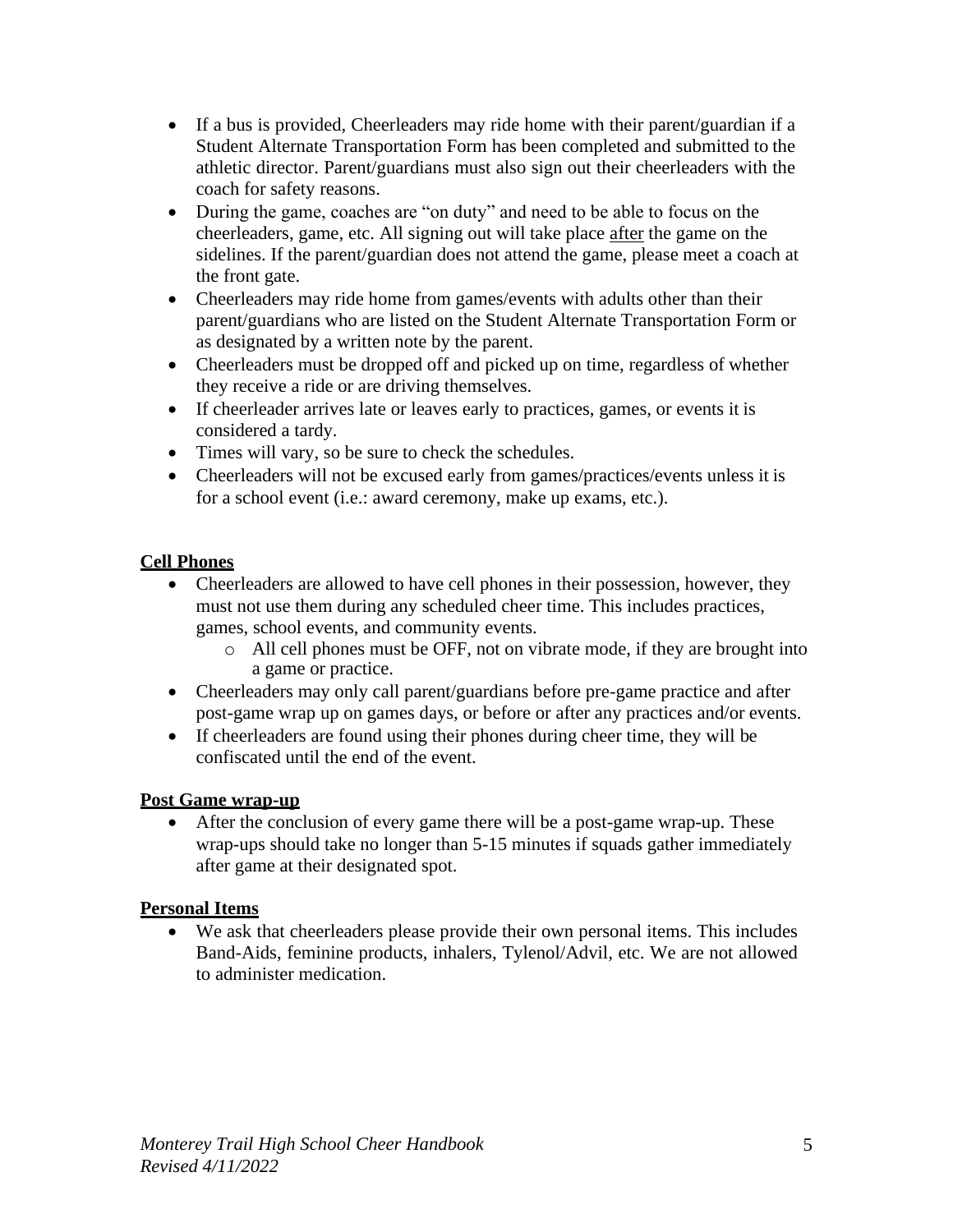# **PARENT/GUARDIAN INFORMATION**

To support our cheerleaders and mascots as parents and guardians, we hope you will encourage your daughter/son to demonstrate teamwork, a positive attitude, and discipline at all times. You can support the program by attending games and special events whenever possible.

# **Communication**

The Monterey Trail High School Cheer Staff welcomes parent support, participation and interest in the program. We will ask you for assistance and ideas from time to time, and we want to ensure that we hear and address parents' concerns and questions in a timely manner.

Please let the coaches know when your daughter or son has any limitations (physical or other) that may affect her/his full participation in the program. This communication is confidential. When communicating in writing, please include your child's full name and team (Varsity or JV).

Parent/guardian informational meetings will be held when necessary. We encourage parents to bring any serious issues directly to the attention of the Cheer Coach or Cheer Coordinator. We also encourage parents to provide constructive feedback regarding the program. A format for constructive feedback is: a) State the issue, qualify with details; b) explain the impact (to the individual or program); and c) provide recommendations and strategies for change.

If you have a concern or complaint, we ask that you follow the District's policy for athletics by using the following guidelines:

- Every effort should be made to resolve a complaint with the coach/advisor involved.
- If the concern is not resolved with the coach, it should be submitted to the Athletic Director in writing.
- If the concern is not resolved with the Athletic Director, it will be submitted to the Vice Principal in charge of Athletics.
- If the school administration cannot resolve the problem, it will be submitted to the EGUSD Director of Athletics.

# **Committee/Booster Participation**

- Parents are encouraged to participate in at least one committee during the time their daughter/son is involved in cheerleading at Monterey Trail High School.
- **If you have any questions regarding the handbook, please contact Coach Charlie or Coach Maggie at [montereytrailcheer@gmail.com.](mailto:montereytrailcheer@gmail.com)**